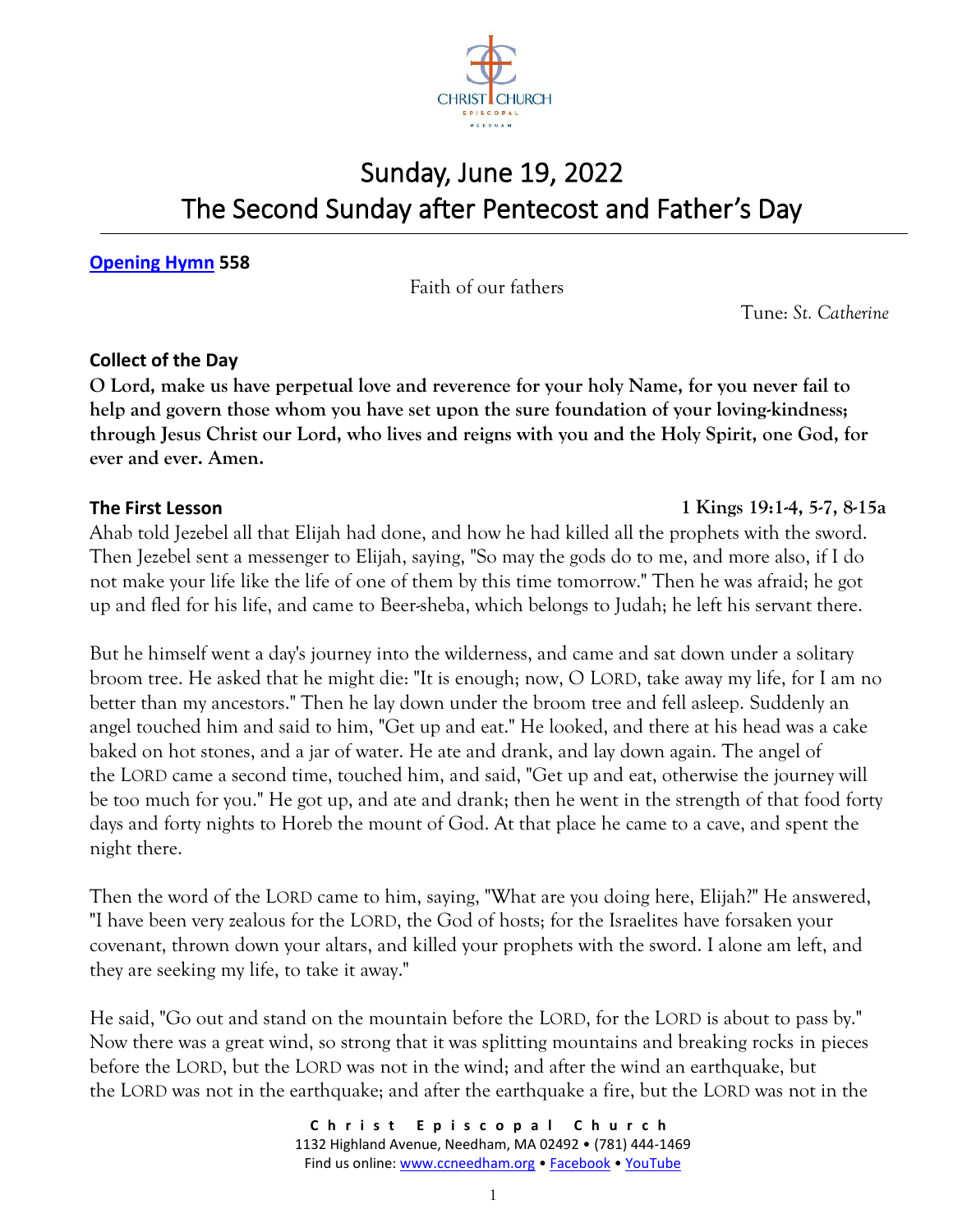fire; and after the fire a sound of sheer silence. When Elijah heard it, he wrapped his face in his mantle and went out and stood at the entrance of the cave. Then there came a voice to him that said, "What are you doing here, Elijah?" He answered, "I have been very zealous for the LORD, the God of hosts; for the Israelites have forsaken your covenant, thrown down your altars, and killed your prophets with the sword. I alone am left, and they are seeking my life, to take it away." Then the LORD said to him, "Go, return on your way to the wilderness of Damascus."

**Psalm 42** *A Psalter for the Christian People*, pp. 60-61

*The psalm is read responsively breaking at the asterisk (\*).* 1 As the deer longs for the water-brooks, \* **so longs my soul for you, O God.** 2 My soul is athirst for God, athirst for the living God; \* **when shall I come to appear before the presence of God?** 3 My tears have been my food day and night, \* **while all day long they say to me, "Where now is your God?"** 4 I pour out my soul when I think on these things: \* **how I went with the multitude and led them into the house of God,** 5 With the voice of praise and thanksgiving, \* **among those who keep holy-day.** 6 Why are you so full of heaviness, O my soul? \* **and why are you so disquieted within me?** 7 Put your trust in God; \* **for I will yet give thanks to One, who is the help of my countenance, and my God.** 8 My soul is heavy within me; \* **therefore I will remember you from the land of Jordan, and from the peak of Mizar among the heights of Hermon.** 9 One deep calls to another in the noise of your cataracts; \* **all your rapids and floods have gone over me.** 10 The LORD grants loving-kindness in the daytime; \* **in the night season the song of the LORD is with me, a prayer to the God of my life.** 11 I will say to the God of my strength, "Why have you forgotten me? \* **and why do I go so heavily while the enemy oppresses me?"** 12 While my bones are being broken, \* **my enemies mock me to my face;** 13 All day long they mock me \* **and say to me, "Where now is your God?"** 14 Why are you so full of heaviness, O my soul? \* **and why are you so disquieted within me?** 15 Put your trust in God; \* **for I will yet give thanks to the One, who is the help of my countenance, and my God.**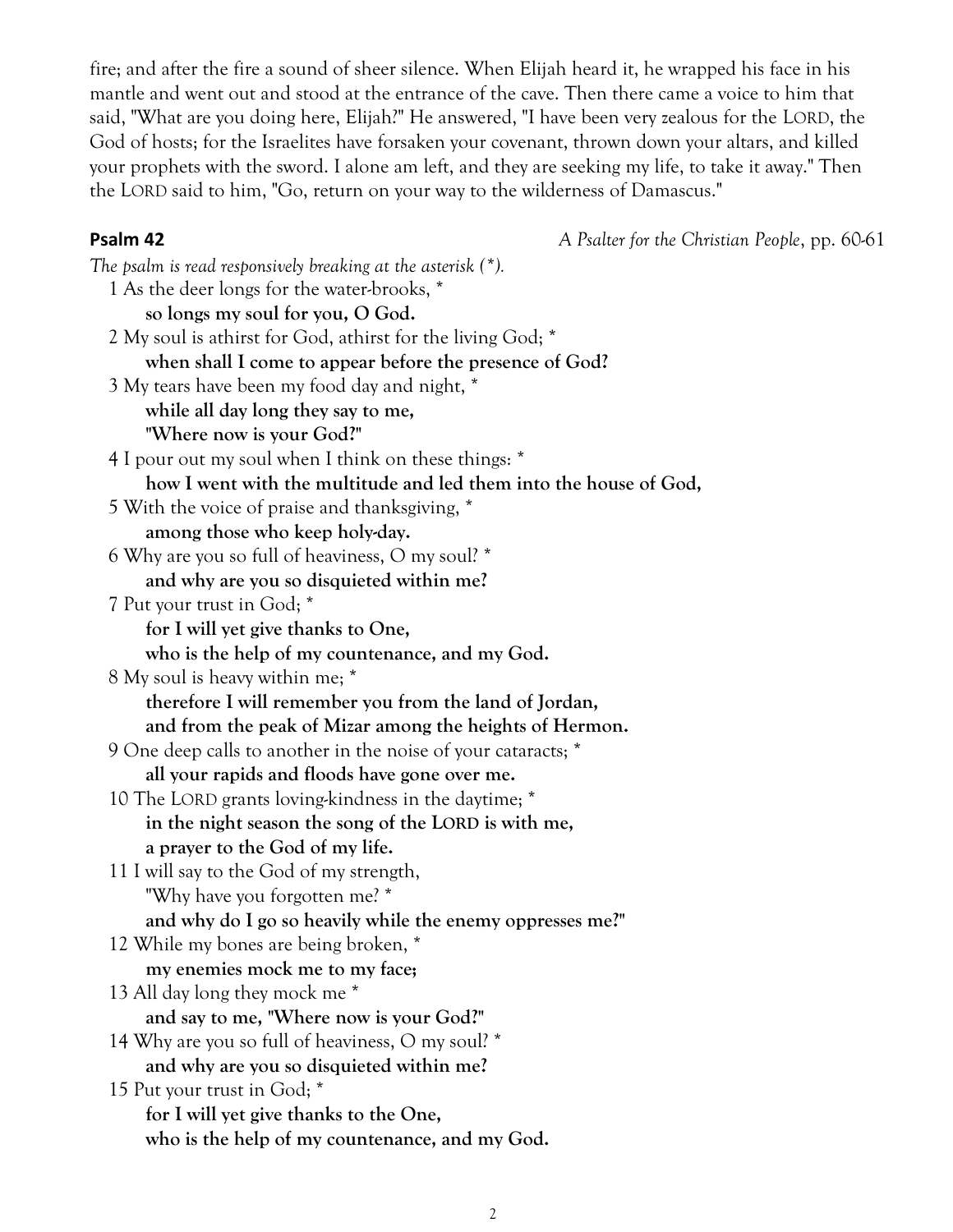*The psalm is read responsively breaking at the asterisk (\*).* 1 Give judgment for me, O God, and defend my cause against an ungodly people; \* **deliver me from the deceitful and the wicked.** 2 For you are the God of my strength; why have you put me from you? \* **and why do I go so heavily while the enemy oppresses me?** 3 Send out your light and your truth, that they may lead me, \* **and bring me to your holy hill and to your dwelling;** 4 That I may go to the altar of God, to the God of my joy and gladness; \* **and on the harp I will give thanks to you, O God my God.** 5 Why are you so full of heaviness, O my soul? \* **and why are you so disquieted within me?** 6 Put your trust in God; \* **for I will yet give thanks to the One, who is the help of my countenance, and my God.**

# **The Second Lesson Galatians 3:23-29**

Now before faith came, we were imprisoned and guarded under the law until faith would be revealed. Therefore the law was our disciplinarian until Christ came, so that we might be justified by faith. But now that faith has come, we are no longer subject to a disciplinarian, for in Christ Jesus you are all children of God through faith. As many of you as were baptized into Christ have clothed yourselves with Christ. There is no longer Jew or Greek, there is no longer slave or free, there is no longer male and female; for all of you are one in Christ Jesus. And if you belong to Christ, then you are Abraham's offspring, heirs according to the promise.

# **The Third Lesson Luke 8:26-39**

Jesus and his disciples arrived at the country of the Gerasenes, which is opposite Galilee. As he stepped out on land, a man of the city who had demons met him. For a long time he had worn no clothes, and he did not live in a house but in the tombs. When he saw Jesus, he fell down before him and shouted at the top of his voice, "What have you to do with me, Jesus, Son of the Most High God? I beg you, do not torment me" -- for Jesus had commanded the unclean spirit to come out of the man. (For many times it had seized him; he was kept under guard and bound with chains and shackles, but he would break the bonds and be driven by the demon into the wilds.) Jesus then asked him, "What is your name?" He said, "Legion"; for many demons had entered him. They begged him not to order them to go back into the abyss.

Now there on the hillside a large herd of swine was feeding; and the demons begged Jesus to let them enter these. So he gave them permission. Then the demons came out of the man and entered the swine, and the herd rushed down the steep bank into the lake and was drowned. When the swineherds saw what had happened, they ran off and told it in the city and in the country. Then people came out to see what had happened, and when they came to Jesus, they found the man from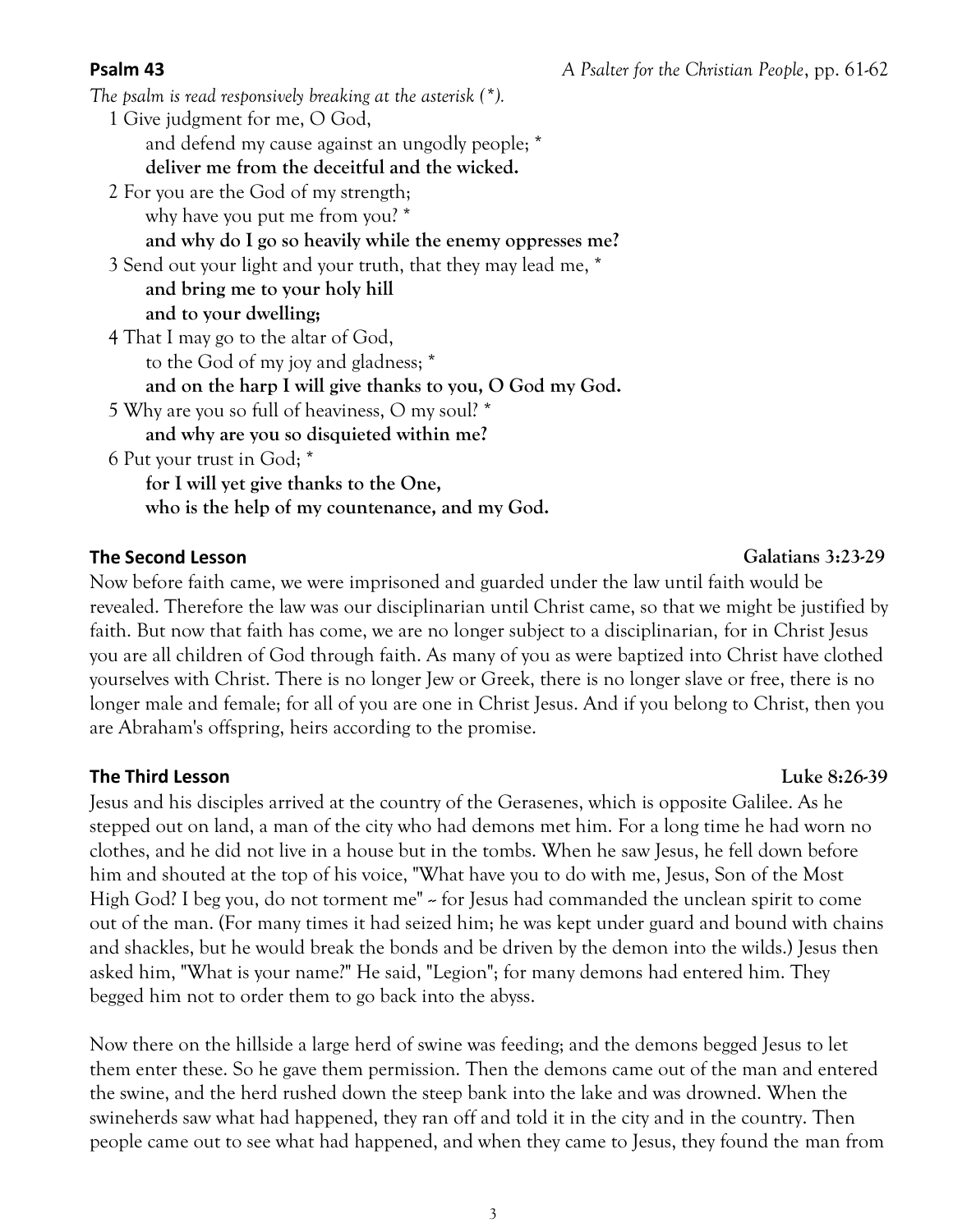whom the demons had gone sitting at the feet of Jesus, clothed and in his right mind. And they were afraid. Those who had seen it told them how the one who had been possessed by demons had been healed. Then all the people of the surrounding country of the Gerasenes asked Jesus to leave them; for they were seized with great fear. So he got into the boat and returned. The man from whom the demons had gone begged that he might be with him; but Jesus sent him away, saying, "Return to your home, and declare how much God has done for you." So he went away, proclaiming throughout the city how much Jesus had done for him.

### **A Prayer for Father's Day**

On this Father's Day, we give thanks to God for the divine gift of fatherhood in all its diverse forms. Let us pray for all the fathers among us today; for our own fathers, those living and those who have passed away; for the fathers who loved us and for those who fell short of loving us fully; for all who hope to be fathers some day and for those whose hope to have children has been frustrated; for all fathers who have lost children; for people who have fathered others in any way—those who have been our substitute fathers and we who have done so for those in need; for the earth that bore us and provides our sustenance. We pray this all in the name of God, our great and loving Father. **Amen**.

**[Closing Hymn](https://ccneedham.org/wp-content/uploads/2022/06/O-for-a-thousand-tongues-to-sing-Azmon-Music.png) 493** 

O for a thousand tongues to sing

Tune: *Azmon*

**The music today is a gift from The Horrigan Family inmemory of William K. Horrigan.**